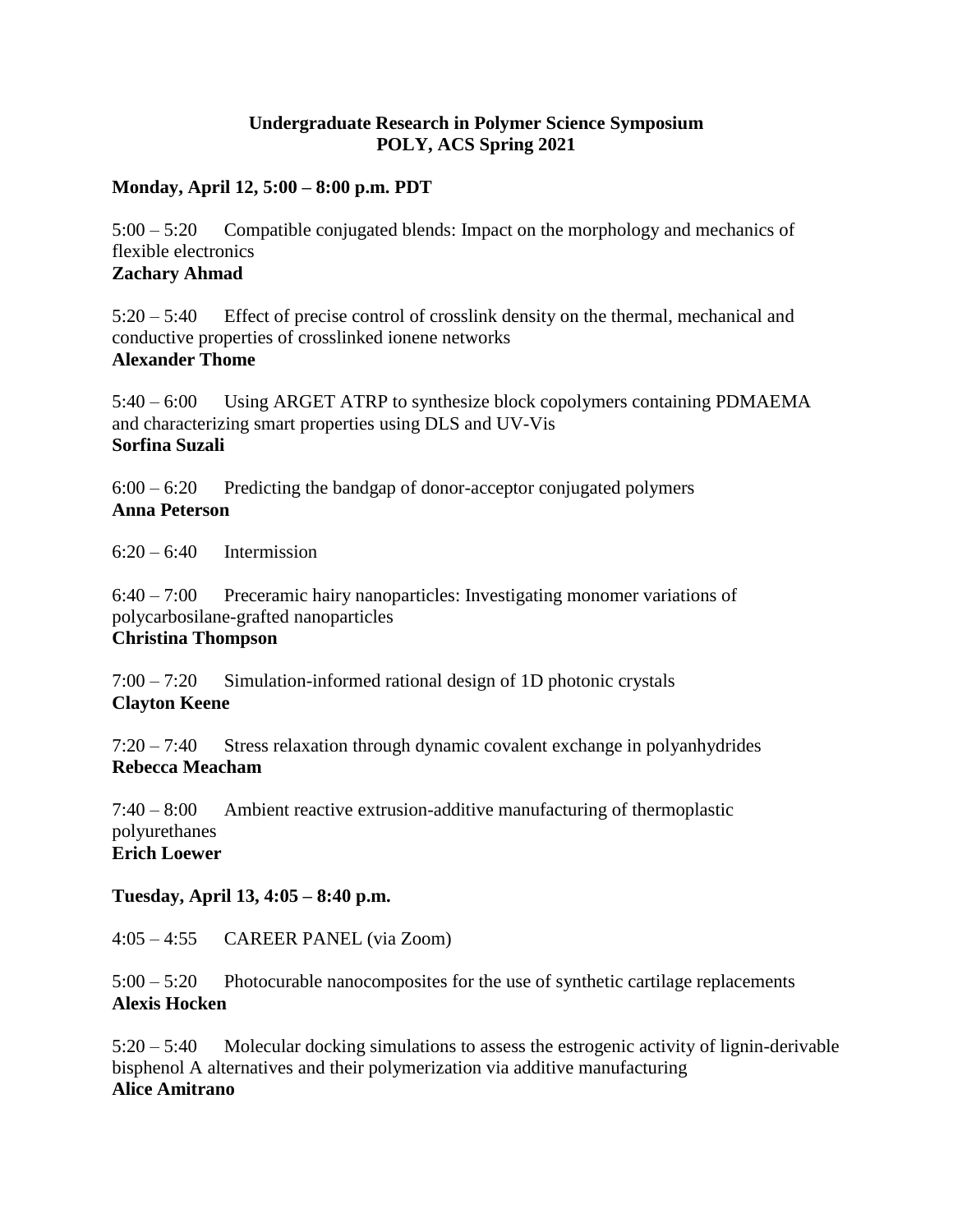5:40 – 6:00 Development of resveratrol/cyclodextrin inclusion complex nanofibrous webs for fast-dissolving dietary supplement

### **Deniz Tekant**

 $6:00 - 6:20$  Synthesis and characterization of glycodendrimersomes for bioimaging applications **Patrick Aghadiuno**

 $6:20 - 6:40$  Intermission

6:40 – 7:00 Electrohydrodynamic encapsulation of curcumin-cyclodextrin inclusion complexes in chitosan/pectin nanofibrous webs **Antonio Saporito**

7:00 – 7:20 Reactivity ratios of RAFT polymerization of tert-butyl acrylate and a thiolactonefunctionalized acrylamide

# **Anne Rolsma**

7:20 – 7:40 Influencing polymer solubility with thermally-responsive diels-alder monomers **Greg Bisbjerg**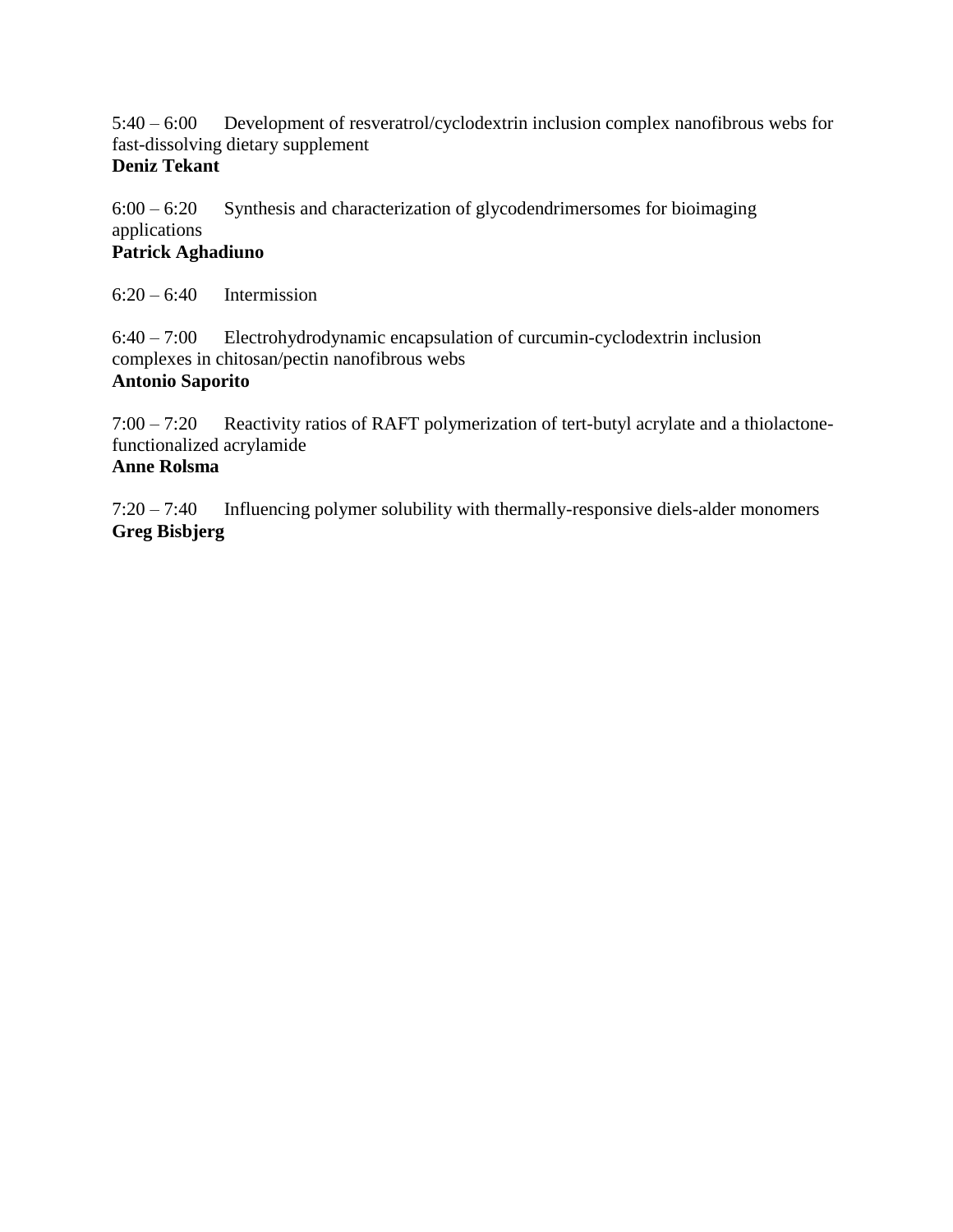#### **POSTERS**

Synthesis, polymerization, and characterization of self-healing thiol-ene networks **Elizabeth Holliday**

Cellulose-based, 1,2,3-Triazolium-functionalized Polymerized Ionic Liquids: Thermal Properties, Ionic Conductivities and Morphological Analysis **Rose Miller**

Photo controlled polymerizateion of amphiphilic block copolymer in aqueous solution **Olufemi Olatidoye**

Thermochemical Analysis of Polysulfone-Nanodiamond Mixed Matrix Membranes **Kaitlyn Hillery**

Analysis of print parameter effects on interlayer adhesion of semi-crystalline polymers processed using fused-filament-fabricated parts **Jocelyn Riet**

Imidazolium-Containing Thiol-yne Ionene Networks: Thermal, Mechanical and Conductive **Properties Katelyn Lindenmeyer**

Quick evaluation of grafting-from techniques to synthesize salt resistant CNC-polymer hybrids as additives in water based drilling fluids using a scaled-down fluid retention testing device **Ron Volkovinsky**

Investigation of structure-property relationships of de novo amyloid peptides and stereospecific glycopolymers for composite glycohydrogels **Taylor Hausman**

Modification of Inverse Vulcanized Polymers. **Kai Sluder**

Imidazole-Based Blocking Agents for Covalently Adaptable Polyurethane Thermosets **Kimberly Pham**

Disulfide cross-linked poly(acrylamide-co-acrylonitrile) microgels: Synthesis, properties, and de-cross-linking kinetics

# **Ricardo Perez**

Mesoscale modeling of nanogel degradation: Effect of crosslink density and particle size **Eric Miller**

Sustainable approaches to ring-opening polymerizations and post-polymerization modification **Anna Zeleny**